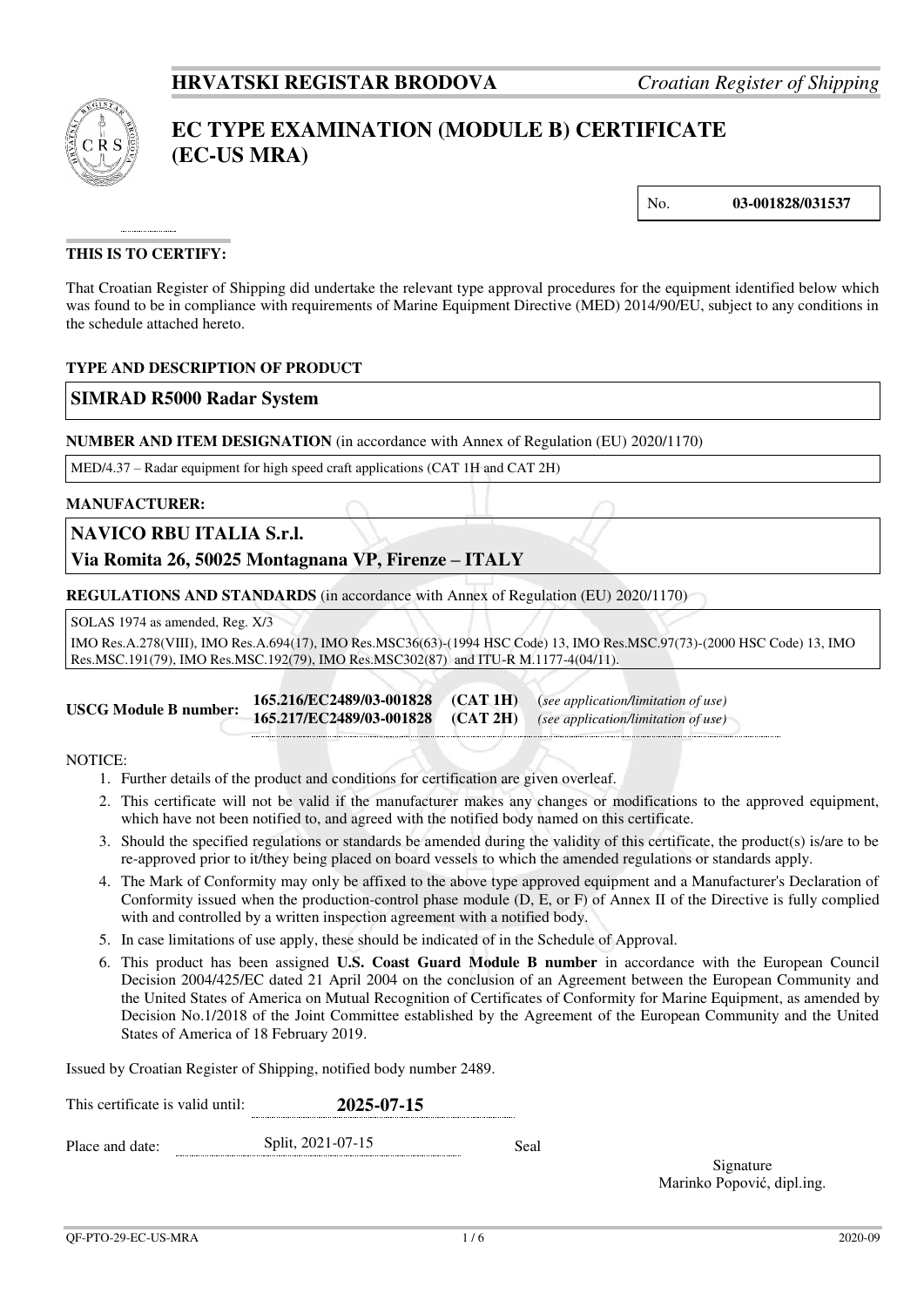# **THE SCHEDULE OF APPROVAL**

#### **1. PRODUCT DESCRIPTION**

*SIMRAD R5000 Radar System consists of the different components: This is stated in the Annex 1 to this EC type examination (Module B) certificate*  $-03-001828/031537$ *. System may be configured in accordance with correlation table: This is stated in the Annex 2 to this EC type examination (Module B) certificate – 03-001828/031537.* 

## **2. APPLICATION/LIMITATION OF USE**

*SIMRAD R5000 Radar System is found to comply with the Radar carriage requirements for different kind of vessels in all three categories CAT 3, CAT 2, CAT 1 as well as for HSC vessels:* 

|                                                        | CAT3      | CAT 2     | CAT1      |
|--------------------------------------------------------|-----------|-----------|-----------|
| Minimum operational display area diameter              | $180$ mm  | $250$ mm  | $320$ mm  |
| Auto acquisition of targets                            | Yes       | Yes       | Yes       |
| Minimum acquired radar target capacity (actual)        | 20 (100)  | 30(100)   | 40 (100)  |
| Minimum activated AIS target capacity (actual)         | 20 (100)  | 30(100)   | 40 (100)  |
| Minimum sleeping AIS target capacity (actual)          | 100 (300) | 150 (300) | 200 (300) |
| Minimum total AIS target and reports capacity (actual) | 120 (300) | 180 (300) | 240 (300) |
| Trial manoeuvre                                        | Yes       | Yes       | Yes       |

*This product has been assigned U.S. Coast Guard Approval Category for the Radar Equipment with Automatic Radar Plotting Aid (ARPA), Radar Equipment with Automatic Tracking Aid (ATA) as well as Radar Equipment with Electronic Plotting Aid (EPA). However the manufacturer must obtain the Federal Communication Commission (FCC) certification on the Radar System before installation on board the U.S. vessel.* 

*The R5000 radar system is tested for compliance with BAM requirements – IMO Res.MSC.302(87).* 

*Communication with ship's VDR is provided by DVI video display and IEC 61162-450 network interface.*

#### **3. DESIGN DRAWINGS AND SPECIFICATIONS**

*GENERAL DESCRIPTION OF THE SYSTEM - Simrad R5000 Radar Line, R5000 S-BAND DOWN-MAST RADAR SYSTEM (Block Diagram) - 992-24490-00, R5000 S-BAND UP-MAST RADAR SYSTEM (Block Diagram) - 992-24491-00, R5000 X-BAND DOWN-MAST RADAR SYSTEM (Block Diagram) - 992-24492-00, R5000 X-BAND UP-MAST RADAR SYSTEM (Block Diagram) - 992-24493-00.*

#### *TECHNICAL MANUALS:*

- *R5000 Commissioning manual 988-12293-003,*
- *R5000 Operator Manual 988-12294-003,*
- *R5000 Quick reference guide 988-12280-001,*
- *R5000 Quick guide multilingual 988-12281-001,*
- *R5000 PSU installation guide 988-12284-003,*
- *R5000 System installation manual 988-12283-003,*
- *R5000 Processor installation manual 988-12282-003,*
- *R5000 Installation manual, S-band down-mast SRT-LAN radar sensor 988-12285-003,*
- *R5000 Installation manual, S-Band up-mast SRT-LAN radar sensor 988-12287-003,*
- *R5000 Installation manual, X-Band down-mast SRT-LAN radar sensor 988-12289-003,*
- *R5000 Installation manual, X-Band up-mast SRT-LAN radar sensor 988-12291-003,*
- *R5000 Service manual X-Band down-mast SRT-LAN radar sensor 988-12290-003,*
- *R5000 Service manual X-Band up-mast SRT-LAN radar sensor 988-12292-005, R5000 - Service manual, S-Band down-mast SRT-LAN radar sensor - 988-12286-002,*

*R5000 - Service manual, S-Band up-mast SRT-LAN radar sensor - 988-12288-003,* 

*R5000 – Installation guide, EDS-405A managed switch - 988-12834-001.*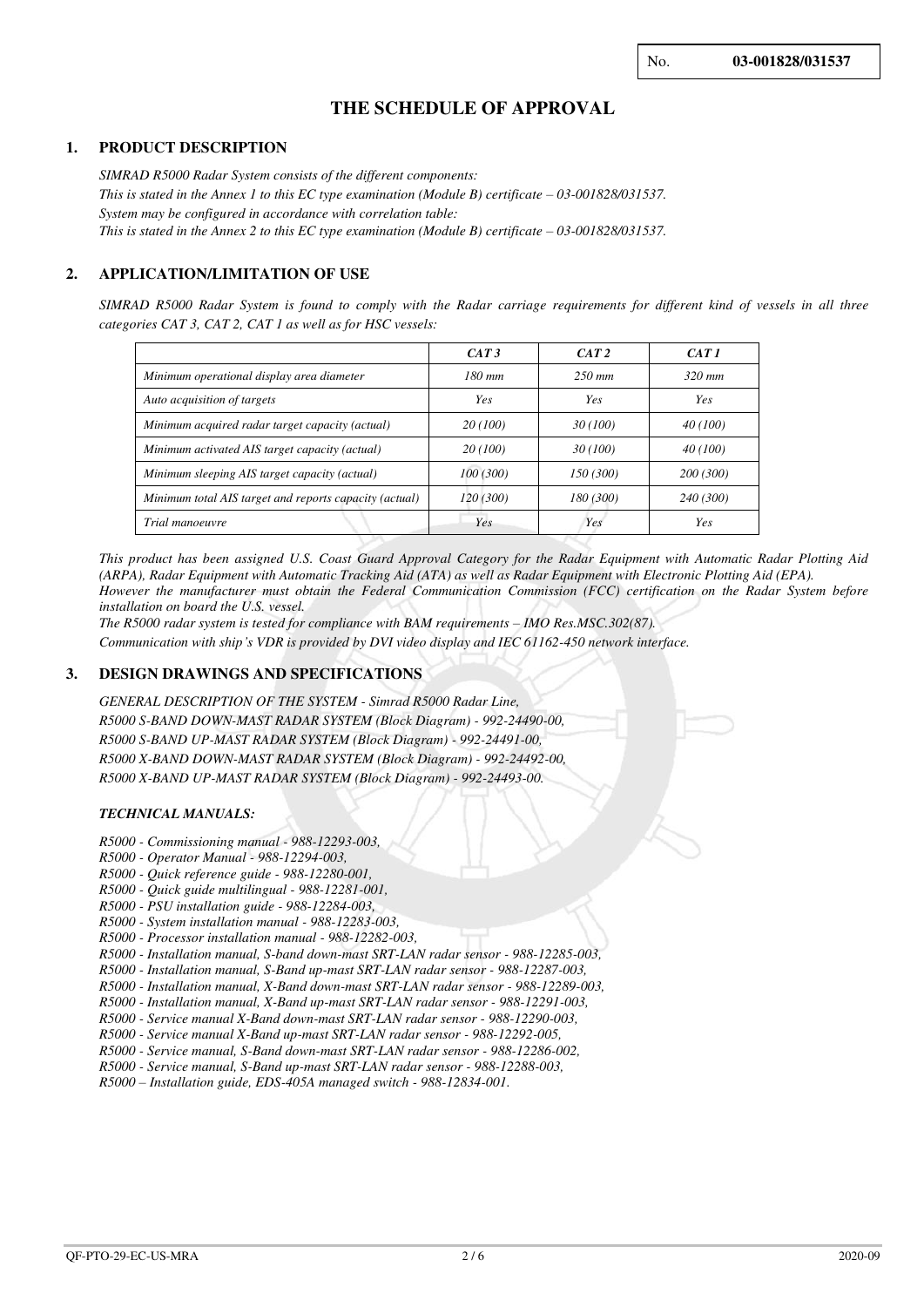## **4. TYPE TEST RECORDS/LABORATORY RECOGNITION STATUS**

*Performance testing – IEC 62388 Ed. 2.0 (2013-06), CRS witness test – Montagnana, September 2018; Presentation of navigation information – IEC 62288 Ed. 2.0 (2014-07), CRS witness test – Montagnana, September 2018; Serial interface testing – IEC 61162-1(2016) & IEC 61162-2 Ed. 1.0 (1998), CRS witness test – Montagnana, September 2018; Environmental testing – IEC 60945 Ed. 4.0 (2002-08) including Corrigendum 1(2008); CRS letter of approval – 2211/TSE/VB/031362 dated 2018-09-27; Bridge alert management testing – IEC 62923-1 Ed. 1.0 (2018) & IEC 62923-2 Ed. 1.0 (2018), Montagnana, June 2021; Serial interfaces testing – IEC 61162-450 Ed. 2.0 (2018), Montagnana, June 2021; CRS letter of approval – 1467/TSE/NP/031537 dated 2021-07-12.*

#### **5. MATERIALS OR COMPONENTS REQUIRED TO BE TYPE APPROVED OR TYPE TESTED**

*This approval remains valid for subsequent minor software amendments, as allowed by the SW numerical format. Written details of any such modification shall be submitted to and accepted by the approvals authority.* 

#### **6. OTHER MATERIALS AND/OR COMPONENT**

*Antennas installations on board HSC vessels include S-Band 12ft antenna and X-Band 6ft and 9ft antennas only. The system can be equipped with antenna group heaters to work in extreme cold environment up to -40°C.*

### **7. PRODUCTION SURVEY REQUIREMENTS**

*The manufacturer is allowed to affix the Mark of Conformity to equipment referred and to issue a Declaration of Conformity as long as either of the following is fulfilled:* 

*Module D – The quality system for production and testing shall be approved by the Notified Body.* 

#### **8. ONBOARD INSTALLATION AND MAINTENANCE REQUIREMENTS**

*The installation on board shall be verified and tested according to Installation & Operation Manual.*

#### **9. MARKING AND IDENTIFICATION**



Subject to compliance with the conditions in this Schedule of Approval which forms part of certificate, and those of Articles 9, 10 and 15 of the Directive, the Manufacturer is allowed to affix the "Mark of Conformity" to the Product described herein.

xxxx/yy

*xxxx - the number of the Notified Body undertaking surveillance module(2489 in case of CRS) yy - the last two digits of year mark affixed*

This product has been assigned US Coast Guard Module B number **165.216/EC2489/03-001828** and **165.217/EC2489/03-001828**. In those instances where the Notified Body conducting the conformity assessment in accordance with either Module D, E or F of the Marine Equipment Directive is not CRS, such Notified Body would use the above U.S. Coast Guard Module B number to provide the manufacturer with the U.S. Coast Guard approval number by noting it on the Certificate of Conformity, thereby authorizing the manufacturer to mark the product accordingly.

### **10. OTHER**

 *SOFTWARE:* 

| Transceiver | Application |  |
|-------------|-------------|--|
| 6.1.0xxx    | 1.1.xx      |  |
|             |             |  |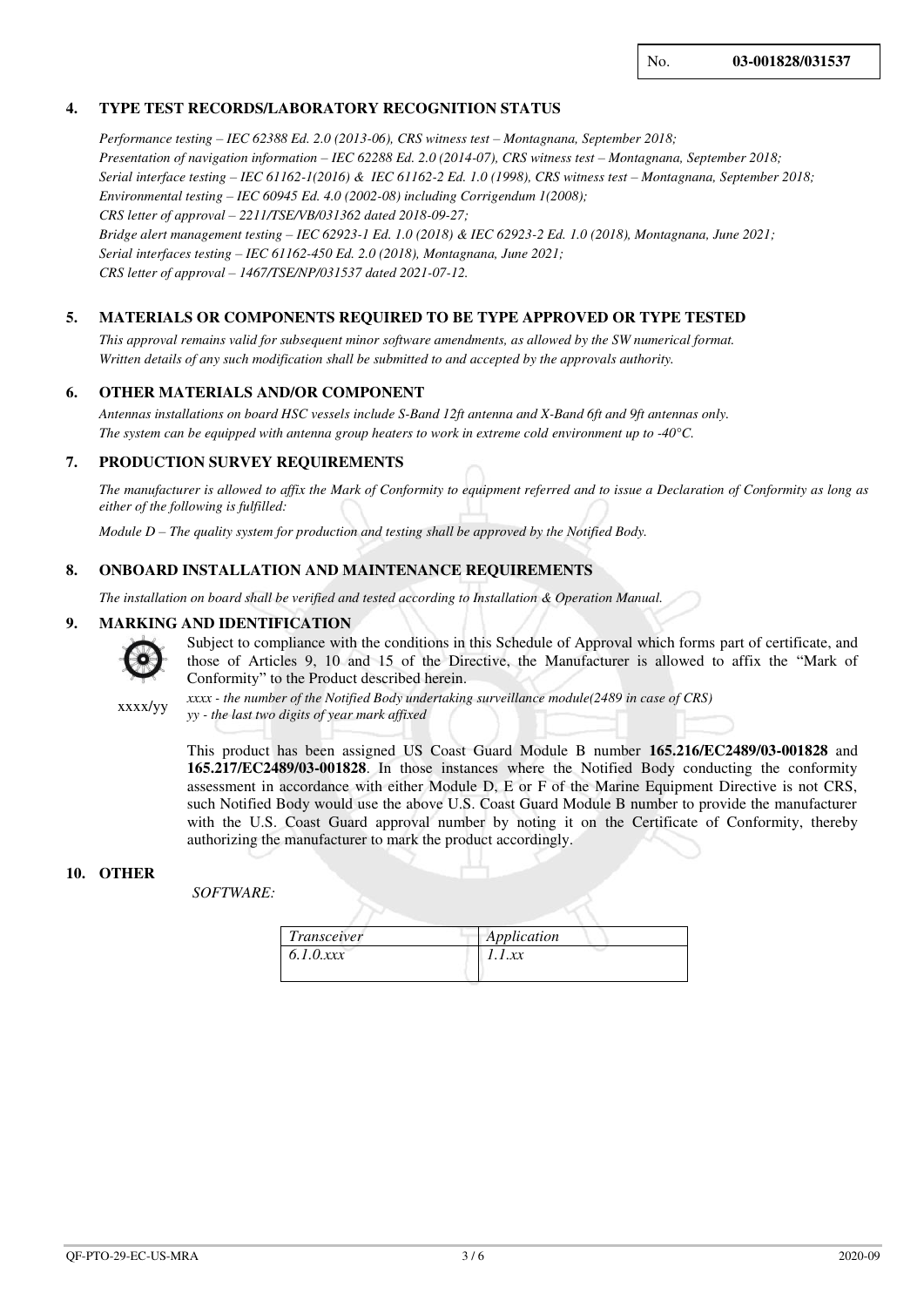# **APPENDIX – TYPE EXAMINATION DOCUMENTATION AND TEST REPORTS**

| Document title                                                                                                           | Identification number                  | Revision index             |
|--------------------------------------------------------------------------------------------------------------------------|----------------------------------------|----------------------------|
| $R5000$ Radar Processor + O2000 + Trackball + M5027 +<br>R5000 PSU - IEC60945 Ed. 4.0,                                   | 21580ALL18057en                        | 26.07.2018.                |
| Test Report – Končar Institute                                                                                           |                                        |                            |
| Limited Testing of the R5000 SRT X-Band and S-Band<br>Radar systems - IEC62388 Ed. 2.0,                                  | 75942092 Report 01 Issue 1             | September 2018             |
| Test Report - TUV SUD                                                                                                    |                                        |                            |
| Annex to TUV SUD Report, Navico RBU                                                                                      | DRP-FLR-SI-20180920-01                 | 20.09.2018.                |
| Optic tests Display Simrad 27" - INOA                                                                                    | 3F-RT16008                             | July 22, 2016              |
| Optic tests Display Simrad 24" - INOA                                                                                    | 3F-RT14009                             | Sept 26, 2014              |
| Optic tests Display Simrad 19" - INOA                                                                                    | 3F-RT14008                             | Sept 26, 2014              |
| Optic tests Display Simrad 16" - INOA                                                                                    | 3F-RT14007                             | Sept 26, 2014              |
| Wind Tunnel Test on a Radar Scanners<br>$X$ -Band with 12 ft, 9 ft, and 6 ft antenna<br>S-Band with 12 ft antenna,       | 058/16PC                               | July, $26^{th}$ 2016       |
| Test Report - Politecnico di Milan                                                                                       | <b>ANT12LP/S0001</b>                   | 10/04/2012                 |
| Antenna_Diagram_and_Gain_12 ft S-Band ant.<br>Test Report - SELEX GALILEO                                                |                                        |                            |
| CETECOM - Test report S-BAND UP MAST                                                                                     | 1-3423-11-01-10                        | 2012-05-23                 |
| <b>CETECOM</b> - Test report S-BAND UP MAST                                                                              | 2-3052-01-02/02                        | 25.11.2002                 |
| <b>CETECOM</b> - Test report X-BAND                                                                                      | 4-2638-01-04/07                        | 10.08.2007                 |
| CETECOM Report-<br>Unwanted_emission_of_S-Band Up Mast Transeciver                                                       | 1-3423/11-01-10                        | 2012-05-23                 |
| SRT 12/002 - SRT 25/002 X-Band Up-Mast,<br>Test report – BSH                                                             | BSH/4543/001/4342903/15                | February 9, 2015           |
| Test Report on 6ft X-Band antenna                                                                                        | TR 20160314                            | March 14, 2016             |
| Test Report - FINMECCANICA<br>Test report on 12ft X-Band antenna                                                         | <b>AH100</b>                           | March 31, 2008             |
| Test Report - SELEX GALILEO                                                                                              |                                        |                            |
| 12 ft S-Band Antenna diagram and gain                                                                                    | <b>ANT12LP-S0001</b>                   | April 10, 2012             |
| OP40 / O2000 Keyboard – Buzzer test to (IEC 62388 ed.2),<br>Navico Auckland, NZ                                          | DRP-AU-ME-2016-09-30                   | July 25, 2016              |
| R5000 Radar System -<br>waivers to IEC 60945 ed 4.0                                                                      |                                        |                            |
| Paragraf 8.10 - Solar radiation                                                                                          | <b>NAVICO RBU</b>                      | 13.09.2018.                |
| Paragraf 8.12 - Corrosion/salt mist                                                                                      |                                        |                            |
| Paragraf 12.3 - Emission from visual displays,                                                                           |                                        |                            |
| Paragraf 12.4 - X-Radiation                                                                                              |                                        |                            |
| CETECOM - Test report KEYB-002 radar keyboard                                                                            | 1-6492/13-01-02-A<br>1-6492/13-01-03-A | 07.11.2013.<br>21.11.2013. |
| NAVICO - Test Report on IEC 61162-450 (2018),<br>IEC 62923-1 (2018) and IEC 62923-2 (2018),<br>CRS witnessed, 2021-06-28 | Navico<br>TestLink                     | 27.06.2021.<br>28.06.2021. |

## - END OF CERTIFICATE -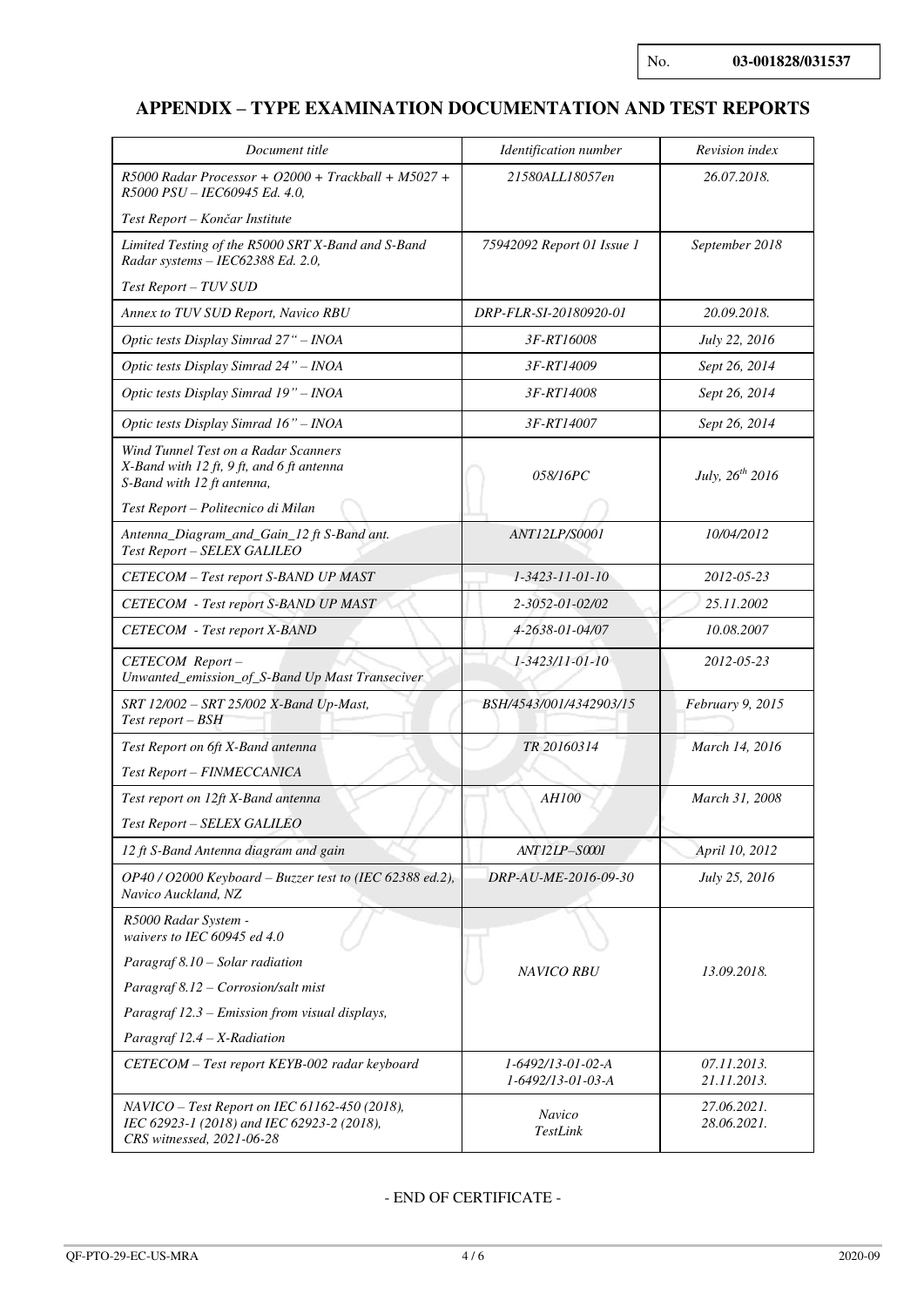# **ANNEX 1 TO EC TYPE EXAMINATION (MODULE B) CERTIFICATE No.: 03-001828/031537**

# **R5000 RADAR SYSTEM COMPONENTS**

| N <sub>o</sub> | <b>Designation</b>                                           | <b>Unit Description</b>                                                                                                                                                                                                                        | <b>Type Number</b>                                                                |
|----------------|--------------------------------------------------------------|------------------------------------------------------------------------------------------------------------------------------------------------------------------------------------------------------------------------------------------------|-----------------------------------------------------------------------------------|
| 1.1            | X-Band Antenna                                               | 6 ft. X-BAND ANTENNA<br>a)<br>9 ft. X-BAND ANTENNA<br>b)<br>12 ft. X-BAND ANTENNA<br>c)                                                                                                                                                        | 000-10324-001<br>000-10325-001<br>000-10875-001                                   |
| 2.1            | X-Band Transceiver (up-mast)<br>X-Band Transceiver (up-mast) | 12kW SRT X-BAND LAN TRANSCEIVER<br>a)<br>12kW SRT X-BAND LAN TRANSCEIVER FOR 12FT<br>b)<br>25kW SRT X-BAND LAN TRANSCEIVER<br>c)<br>25kW SRT X-BAND LAN TRANSCEIVER FOR 12ft.<br>d)<br><b>ANT</b><br>12kW SRT X-BAND LAN TRANSCEIVER HSC<br>a) | 000-14939-001<br>000-13218-001<br>000-13219-001<br>000-13221-001<br>000-13217-001 |
| 2.2            | <b>HSC</b>                                                   | 25kW SRT X-BAND LAN TRANSCEIVER HSC<br>b)                                                                                                                                                                                                      | 000-13220-001                                                                     |
| 2.3            | X-Band Transceiver (down-mast)                               | X-BAND SRT 25 KW DOWN-MAST W/DOC                                                                                                                                                                                                               | 000-13319-001                                                                     |
| 3.1            | S-Band Antenna                                               | 12 ft. S-BAND ANTENNA                                                                                                                                                                                                                          | 000-11250-001                                                                     |
| 4.1            | S-Band Transceiver (up-mast)                                 | 30kW SRT S-BAND LAN TRANSCEIVER                                                                                                                                                                                                                | 000-13222-001                                                                     |
| 4.2            | S-Band Transceiver (up-mast)<br><b>HSC</b>                   | 30kW SRT S-BAND LAN TRANSCEIVER HSC                                                                                                                                                                                                            | 000-13223-001                                                                     |
| 4.3            | S-Band Transceiver (down-mast)                               | S-BAND SRT 30 KW DOWN-MAST W/DOC                                                                                                                                                                                                               | 000-13322-001                                                                     |
| 5.1            | X-Band Antenna Pedestal                                      | a) X-BAND SRT ANT PEDESTAL (6&9 ft.) W/DOC<br>X-BAND SRT ANT PEDESTAL (12 ft.) W/DOC<br>b)                                                                                                                                                     | 000-13316-001<br>000-13318-001                                                    |
| 5.2            | X-Band Antenna Pedestal HSC                                  | X-BAND SRT ANTENNA PEDESTAL (6&9 ft.) HSC                                                                                                                                                                                                      | 000-13317-001                                                                     |
| 6.1            | S-Band Antenna Pedestal                                      | S-BAND SRT ANTENNA PEDESTAL W/DOC                                                                                                                                                                                                              | 000-13320-001                                                                     |
| 6.2            | S-Band Antenna Pedestal HSC                                  | S-BAND SRT ANTENNA PEDESTAL HSC W/DOC                                                                                                                                                                                                          | 000-13321-001                                                                     |
| 7.1            | Display Unit 180 mm PPI                                      | <b>SIMRAD M5016 MONITOR</b><br>a)<br><b>SIMRAD M5019 MONITOR</b><br>b)                                                                                                                                                                         | 000-12209-001<br>000-12210-001                                                    |
| 8.1            | Display Unit 250 mm PPI                                      | <b>SIMRAD M5024 MONITOR</b>                                                                                                                                                                                                                    | 000-11781-001                                                                     |
| 9.1            | Display Unit 320 mm PPI                                      | <b>SIMRAD M5027 MONITOR</b>                                                                                                                                                                                                                    | 000-12726-001                                                                     |
| 10.1           | Control Unit                                                 | <b>O2000 RADAR CONTROLLER</b><br>a)<br>O5000 TRACKBALL<br>b)<br>and/or<br>KEYB-002 MULTI-FUNCTIONAL KEYBOARD<br>$\mathcal{C}$ )                                                                                                                | 000-13958-001<br>000-14278-001<br>000-12450-001                                   |
| 11.1           | Processor Unit                                               | <b>R5000 RADAR PROCESSOR</b>                                                                                                                                                                                                                   | 000-13216-001                                                                     |
| 12.1           | Power Unit                                                   | R5000 220VAC/48VDC POWER SUPPLY                                                                                                                                                                                                                | 000-13225-001                                                                     |
| 12.2           | Power Supply Kit                                             | O2000 ACCESSORY PACK                                                                                                                                                                                                                           | 000-14606-001                                                                     |
| 13.1           | Network Unit                                                 | EDS-405A MANAGED SWITCH                                                                                                                                                                                                                        | 000-15936-001                                                                     |